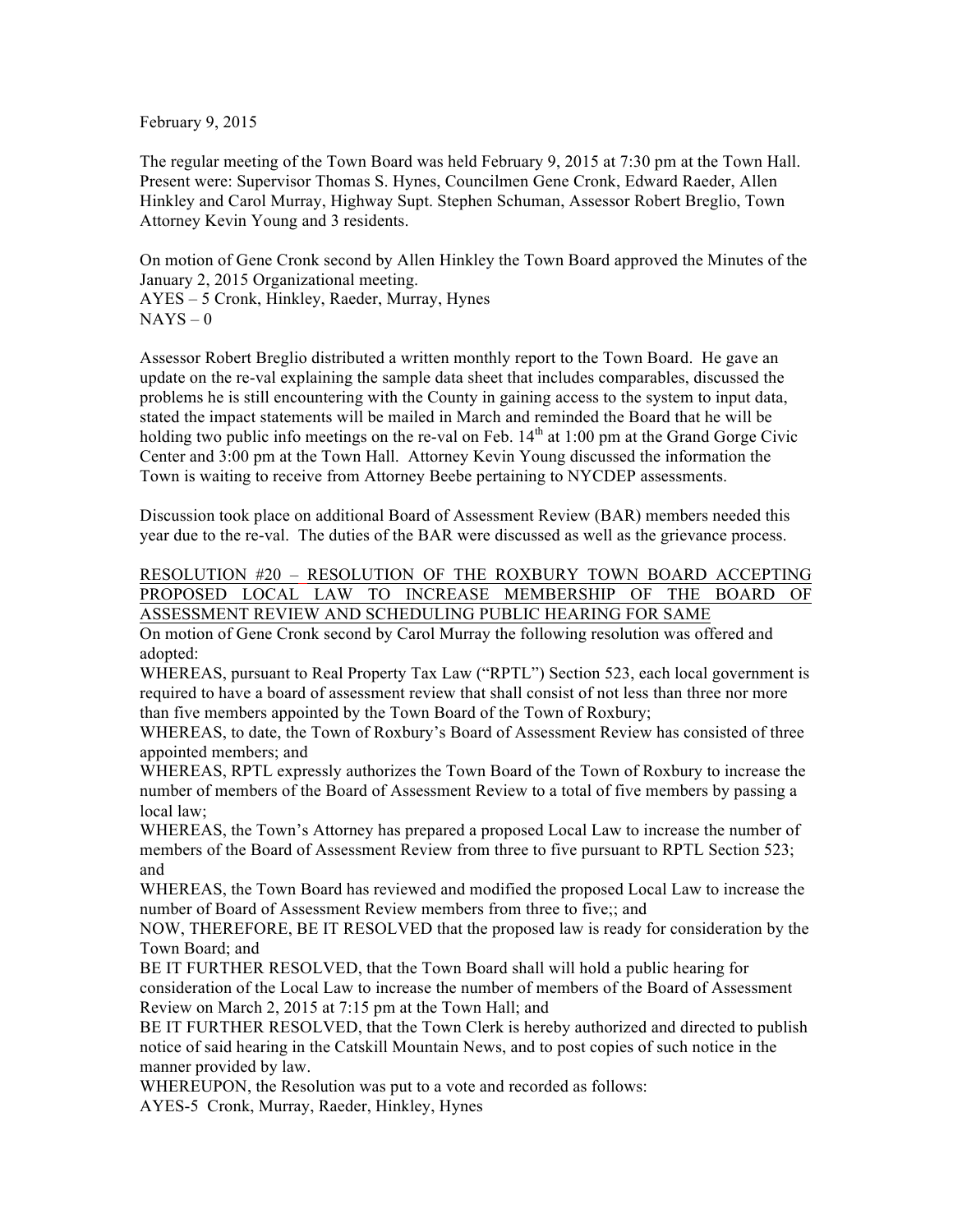### NAYS-0

Highway Supt. Stephen Schuman stated the roller repairs have almost been completed, work continues on the grader, his laptop has been repaired but is still encountering problems with files, requested new plow wings for two Oshkosh trucks at approximately \$6,000 each, requested a new air compressor for the garage at approximately \$600 and stated he expects a salt delivery soon.

Attorney Young stated he has received a check for \$9,000 as a settlement amount in the truck lawsuit and will turn it over to the Town.

Parks Clerk, Carolynn Faraci stated the Historic Preservation Commission (HPC) has requested the Town Board appoint Jenny Rosenzweig to the Commission to fill the vacancy. The HPC also requests they hold quarterly meetings instead of monthly meetings but will have a special meeting in between in the need arises.

#### RESOLUTION #21-APPOINT ROSENZWEIG TO HISTORIC PRESERVATION COMMISSION

On motion of Allen Hinkley second by Gene Cronk the following resolution was offered and adopted:

"WHEREAS, a vacancy exists on the Roxbury Historic Preservation Commission due to the resignation of Martin Lerner,

NOW, THEREFOE BE IT RESOLVED, the Town Board appoints Jenny Rosenzweig to fill the vacancy on the Roxbury Historic Preservation Commission effective immediately for a term that shall expire 12/31/15."

AYES-5 Hinkley, Cronk, Raeder, Murray, Hynes NAYS-0

Discussion took place on repealing Local Law #3-2014 overriding the tax cap limit. Attorney Young was directed to look into the matter.

Supv. Hynes distributed a report of 2015 Delaware County Tax Levy comparisons reflecting information on each of the 19 Towns. Roxbury was the  $3<sup>rd</sup>$  lowest percent change at .52%. Percentages ranged between **-**.24% and 6.98%.

Discussion took place on appointing alternate members to the Planning Board having adopted Local Law #4-2014.

# RESOLUTION #22-APPOINT RIBICH AS PLANNING BOARD ALTERNATE

On motion of Carol Murray second by Edward Raeder the following resolution was offered and adopted:

"WHEREAS, on November 6, 2014 the Town Board adopted Local Law #4-2014 for the Appointment of Alternate Members to the Planning Board,

NOW, THEREFORE BE IT RESOLVED, the Town Board appoints Jill Ribich as an alternate member of the Planning Board effective immediately with said term to expire 12/31/19." AYES-5 Murray, Raeder, Hinkley, Cronk, Hynes  $NAYS - 0$ 

David Martin of the Grand Gorge Community Action Group (GGCAG) requested use of the extra classroom at the Civic Center for supply storage as the room they're currently using is full. The matter was discussed by the Town Board with Supv. Hynes and Councilman Edward Raeder expressing concerns with additional use because the room is already being used for storage by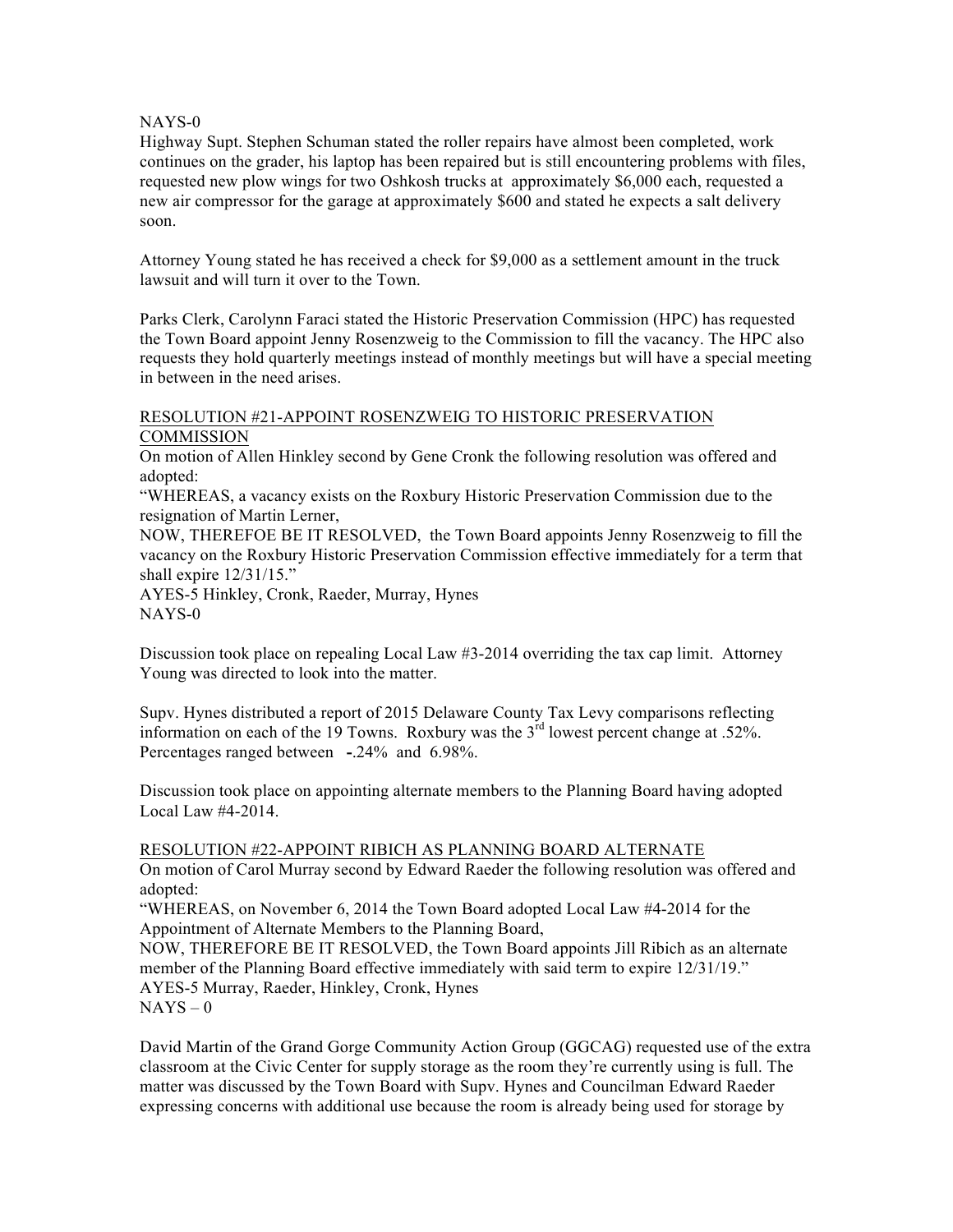other groups and is also used frequently by the justice court as a conference room for attorney's and clients during court sessions. Councilman Cronk saw no problem with GGCAG using the room. The Town Board will look into the matter further.

Supv. Hynes discussed the Roxbury springs matter where the Town awaits a response from NYS Dept. of Health on the Town's request to once again allow use of the springs for Roxbury and Grand Gorge water districts. Lamont Engineers, Cowan Excavating and previous water operator Robert Townsend have assisted in the efforts.

Supv. Hynes has received notice from NYS Dept. of Health stating the sample monitoring reports on the water districts have been approved.

Discussion took place on concerns of the buildings at the site of the old Reed's Hotel property on Main St. Roxbury. A written report from Lamont Engineers regarding demolition issues and estimated costs was distributed to the Town Board. A factor in cost will be whether there is asbestos and lead paint. Attorney Young discussed the demolition process and the Board will look into costs if demo is completed by County forces. Attorney Young will look into the process to obtain access to the buildings from the owners.

No action was taken on renewing the Police Policy. It is still being reviewed by the Town Attorney.

On motion of Allen Hinkley second by Carol Murray the Town Board approved the Town Clerk monthly report for January 2015 in the amount of \$2,232.39 (\$Town Clerk \$1,182.39 & Building Permits \$1,050.00). AYES – 5 Hinkley, Murray, Raeder, Cronk, Hynes

 $NAYS - 0$ On motion of Edward Raeder second by Carol Murray the Town Board approved the Town

Supervisor's monthly report for December 2014. AYES – 5 Raeder, Murray, Cronk, Hinkley, Hynes  $NAYS - 0$ On motion of Edward Raeder second by Allen Hinkley the Town Board approved the Justice Court monthly report for December 2014 in the amount of \$2,226.00. AYES – 5 Raeder, Hinkley, Cronk, Murray, Hynes  $NAYS - 0$ 

On motion of Gene Cronk second by Carol Murray the Town Board approved the Assessor's monthly report for January 2015.

AYES – Cronk, Murray, Raeder, Hinkley, Hynes NAYS -0

On motion of Allen Hinkley second by Edward Raeder the Town Board approved the HUD Funds monthly report for January 2015 showing a balance of \$111,603.50. AYES-5 Hinkley, Raeder, Cronk, Murray, Hynes NAYS-0

On motion of Carol Murray second by Gene Cronk the Town Board approved the Building Inspector monthly report for January 2015. AYES-5 Murray, Cronk, Raeder, Hinkley, Hynes NAYS-0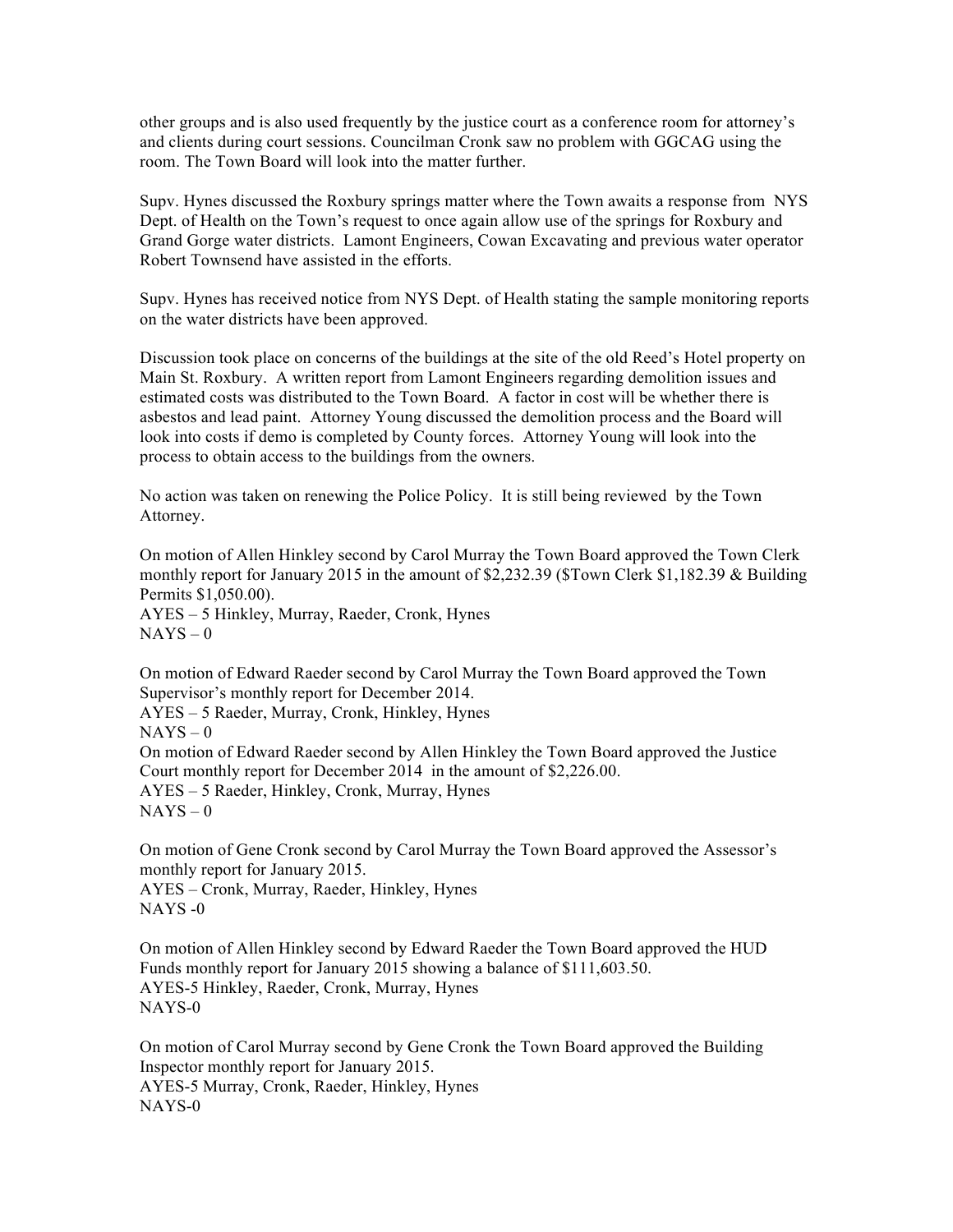On motion of Edward Raeder second by Allen Hinkley the Board approved the Tax Collector's monthly report for January 2015 showing 100% of the Town share of taxes having been collected.

AYES-5 Raeder, Hinkley, Cronk, Murray, Hynes NAYS-0

On motion of Allen Hinkley second by Gene Cronk the Town Board approved the monthly report of water receipts in the amount of \$8,150.43 (Denver \$2,370.56; Grand Gorge \$2,250.80 and Roxbury \$3,529.07.

AYES-5 Hinkley, Cronk, Raeder, Murray, Hynes NAYS-0

### RESOLUTION #23-BUILDING INSPECTOR CONTRACT

On motion of Gene Cronk second by Allen Hinkley the following resolution was offered and adopted:

"RESOLVED, the Town Board approves renewal of the contract with William Walcutt for services as Building Inspector/CEO for the year 2015 in the amount of \$15,000." AYES-5 Cronk, Hinkley, Raeder, Murray, Hynes  $NAYS - 0$ 

### RESOLUTION #24-ADVERTISE BIDS FOR HIGHWAY FUELS

On motion of Allen Hinkley second by Gene Cronk the following resolution was offered and adopted:

"RESOLVED, the Town Board authorizes the Highway Supt. to advertise for sealed bids for diesel and gasoline with said bids to be opened March 2, 2015 at 2:00 pm at the Town Hall." AYES-5 Hinkley, Cronk, Raeder, Murray, Hynes NAYS-0

# RESOLUTION #24-ADVERTISE BIDS FOR HIGHWAY MATERIAL HAULING

On motion of Allen Hinkley second by Gene Cronk the following resolution was offered and adopted:

"RESOLVED, the Town Board authorizes the Highway Supt. of advertise for sealed bids for hauling materials to Town storage areas with said bids to be opened March 2, 2015 at 2:15 pm at the Town Hall."

AYES-5 Hinkley, Cronk, Raeder, Murray, Hynes NAYS-0

# RESOLUTION #25-M-ARK PROJECT AGREEMENT

On motion of Edward Raeder second by Allen Hinkley the following resolution was offered and adopted:

"RESOLVED, the Town Board approves the continued use of the current agreement with the M-ARK Project, Inc. for grant submissions and oversight at a cost of \$1,250 per month for the year 2015."

AYES-5 Raeder, Hinkley, Cronk, Murray, Hynes NAYS-0

Attorney Young discussed the funds from Invenergy, LLC that the Town of Roxbury has been holding in escrow since the onset of the windtower application per the terms of the local law to pay costs associated with the review process. Since no activity has occurred in the past few years the money needs to be returned to Invenergy.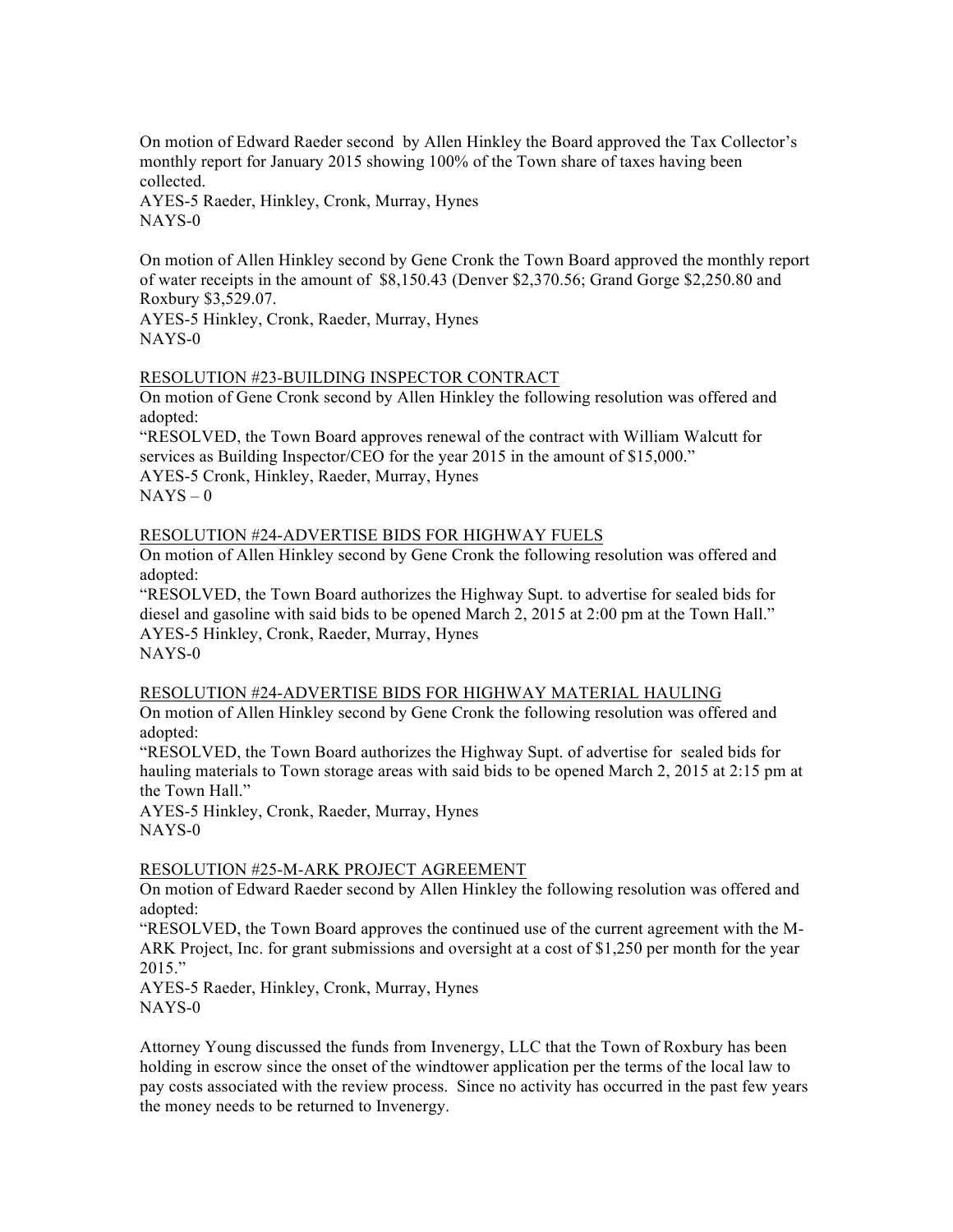RESOLUTION #26-RETURN WINDTOWER ESCROW FUND BALANCE TO INVENERGY, LLC

On motion of Allen Hinkley second by Gene Cronk the following resolution was offered and adopted:

"WHEREAS, Invenergy, LLC submitted an application for wind turbines to the Town of Roxbury Planning Board in July 2007; and

WHEREAS, Invenergy, LLC deposited funds into an escrow account to be held by the Town of Roxbury to pay for costs during the review process; and

WHEREAS, no costs have been incurred since November 2010;

NOW, THEREFORE BE IT RESOLVED, the Town Board authorizes the fund balance in the Windtower escrow account, in the amount of \$5,648.49, which includes bank interest, be returned to Invenergy, LLC."

AYES-5 Hinkley, Cronk, Raeder, Murray, Hynes  $NAYS - 0$ 

#### RESOLUTION #27-HIGHWAY CONTRACT APPROVED

On motion of Allen Hinkley second by Gene Cronk the following resolution was offered and adopted:

"RESOLVED, the Town Board approves the Roxbury Highway Worker's Association 3 year contract for the period January 1, 2015 – December 31, 2017." AYES-5 Hinkley, Cronk, Raeder, Murray, Hynes NAYS-0

Daniel Sullivan did not take the Oath of Office within 30 days of his first appointment. On motion of Edward Raeder second by Carol Murray the Town Board re-appointed Daniel Sullivan as Health Officer effective immediately with said term to expire on 12/31/15. AYES-5 Raeder, Murray, Cronk, Hinkley, Hynes NAYS-0

### RESOLUTION #28-TRANSFER STATION PART-TIME HELP

On motion of Edward Raeder second by Gene Cronk the following resolution was offered and adopted:

"RESOLVED, the Town Board approved the hiring of Larry Truesdell on an as- needed basis for additional part-time help at the Transfer Station; and

BE IT FURTHER RESOLVED, rate of pay shall be determined by who he is working for either as Manager \$17.19/hr or Laborer \$11.57/hr."

AYES-5 Raeder, Cronk, Hinkley, Murray, Hynes NAYS-0

The Town Clerk requested approval to purchase a new vacuum cleaner for the Town Hall as the current one is in bad shape. Councilman Cronk stated he had a vacuum cleaner that he would sell to the Town. (amended per March 2, 2015 meeting)

The Grand Gorge Community Action Group would like to help beautify Grand Gorge by hanging flower baskets from the light poles. The project would have to be sponsored by the Town of Roxbury for permits from NYSEG and NYS Dept. of Transportation. No Town Board member stated any objection to sponsoring the project.

Discussion took place on the costs for repairs to the Constable vehicle. Councilwoman Carol Murray and Councilmen Edward Raeder and Gene Cronk objected to the Town Board not being